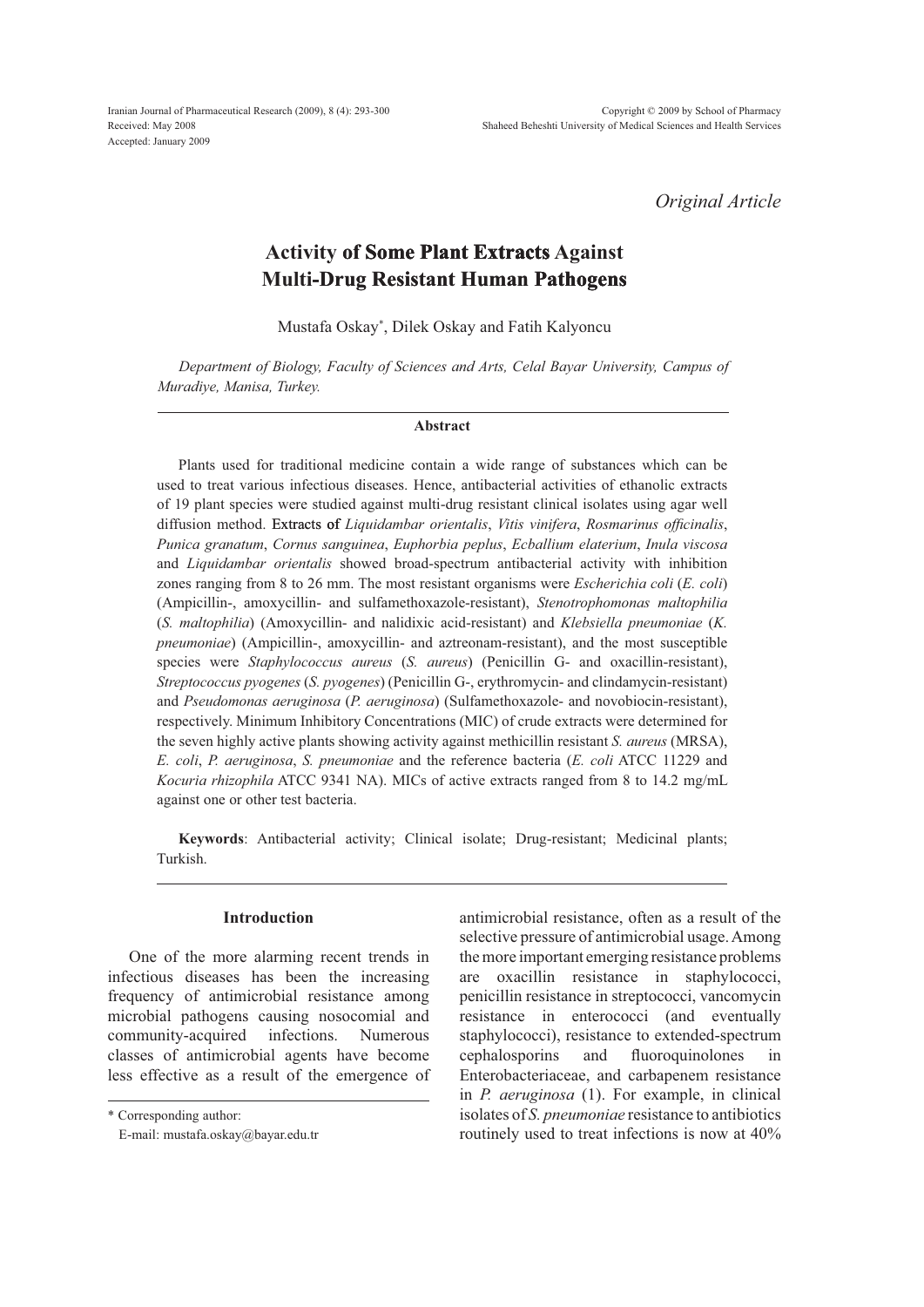in some European countries. Similarly, a high level of ampicillin resistance is very significant in *E. coli*, while it would be natural in most other enterobacteria. *Escherichia coli* and *Klebsiella* spp. are the only ones generally susceptible to narrow-spectrum cephalosporins (2). Also, MRSA, gained much attention in the last decade, is a major cause of hospital-acquired infections (3). During the last two decades a renewed interest in *Corynebacterium* species and other non-spore-forming Gram-positive bacilli has emerged among clinicians and microbiologists alike. Infections caused by these organisms are emerging, new species are being recognized, and infections by toxigenic and nontoxigenic *Corynebacterium diphtheriae* strains are also being described with increasing frequency, indeed, in countries where diphtheria had been totally or almost eradicated (4).

Herbal medicines have been important sources of products for the developing countries in treating common infectious diseases and overcome the problems of resistance and side effects of the currently available antimicrobial agents (5). The World Health Organisation (WHO) estimates that 80% of the people living in developing countries almost exclusively use traditional medicines. This means approximately 3300 million people use medicinal plants on a regular basis. Medicinal plants used in traditional medicine should therefore be studied for safety and efficacy  $(6)$ .

Using plants for medicinal purposes is an important part of the culture and the tradition in Turkey. Therefore, this in vitro study was aimed at screening selected plants for their antibacterial activity and evaluating their potential use in treating infections caused by multi-drug resistant clinical bacteria.

### **Experimental**

*Plant materials and preparation of the ethanolic extracts*

Plants were collected in different sites of Manisa province and arounds of Turkey. Voucher specimens were deposited in the Herbarium of Botany, Department of Biology, Celal Bayar University. The used parts were leaves, stems, flowers, roots, young branches and, in some

cases, fruits (Table 1).

The plant parts were separated, washed with distilled water, dried and then powdered finely using a blender. Thirty grams of ground air-dried plant material were shaken in 150 mL 96% weight/volume (w/v) ethanol (EtOH 96°) at room temperature for 60 h (180 cycles/min). The insoluble material was filtered by filter paper (Whatman No. 4) and evaporated to dryness in a water bath at 50°C. The extract was weighed and dissolved in EtOH 96° at a concentration of 200 mg/mL and stored at +4°C for further experiments.

#### *Bacterial strains*

Clinical isolates of the following: bacteria MRSA (Penicillin G- and oxacillin-resistant, and clindamycin-, vancomycin-, erythromycin-, sulfamethoxazole- and teicoplanin-sensitive)*, E. coli* (Ampicillin-, amoxycillin- and sulfamethoxazole-resistant, and gentamicin-, cefuroxime-, levofloxacin-, imipenem-, aztreonamand netilmycin-sensitive), *P. aeruginosa* (Sulfamethoxazole- and novobiocin-resistant, gentamicin- and netilmycin-intermediate, and piperacillin-, aztreonam-, imipenemand tobramycin-sensitive), *S. maltophilia* (Amoxycillin- and nalidixic acid-resistant, and sulfamethoxazole- and levofloxacin-sensitive), *K. pneumoniae* (Ampicillin-, amoxycillin- and aztreonam-resistant, and imipenem-, netilmycinand gentamicin-sensitive), *S. pyogenes* (Penicillin G-, erythromycin- and clindamycinresistant, and oxacillin-sensitive), *S. pneumoniae* (Sulfamethoxazole- and penicillin G-resistant, and oxacillin- and lincosamine-sensitive) and *Corynebacterium* sp. (Erythromycin-, vancomycin- and nalidixic acid-resistant, and fusidic acid and clindamycin-sensitive) were kindly provided by the Department of Medical Microbiology, Faculty of Medicine, Osmangazi University (Eskisehir/Turkey). Also, Gramnegative *Escherichia coli* ATCC 11229 and Gram-positive *Kocuria rhizophila* ATCC 9341 were used as reference strains for comparison of MIC and inhibition zones.

#### *Cultures of bacteria*

All bacteria were cultured on Nutrient Agar plates, except for *S. pyogenes*, *K. pneumoniae*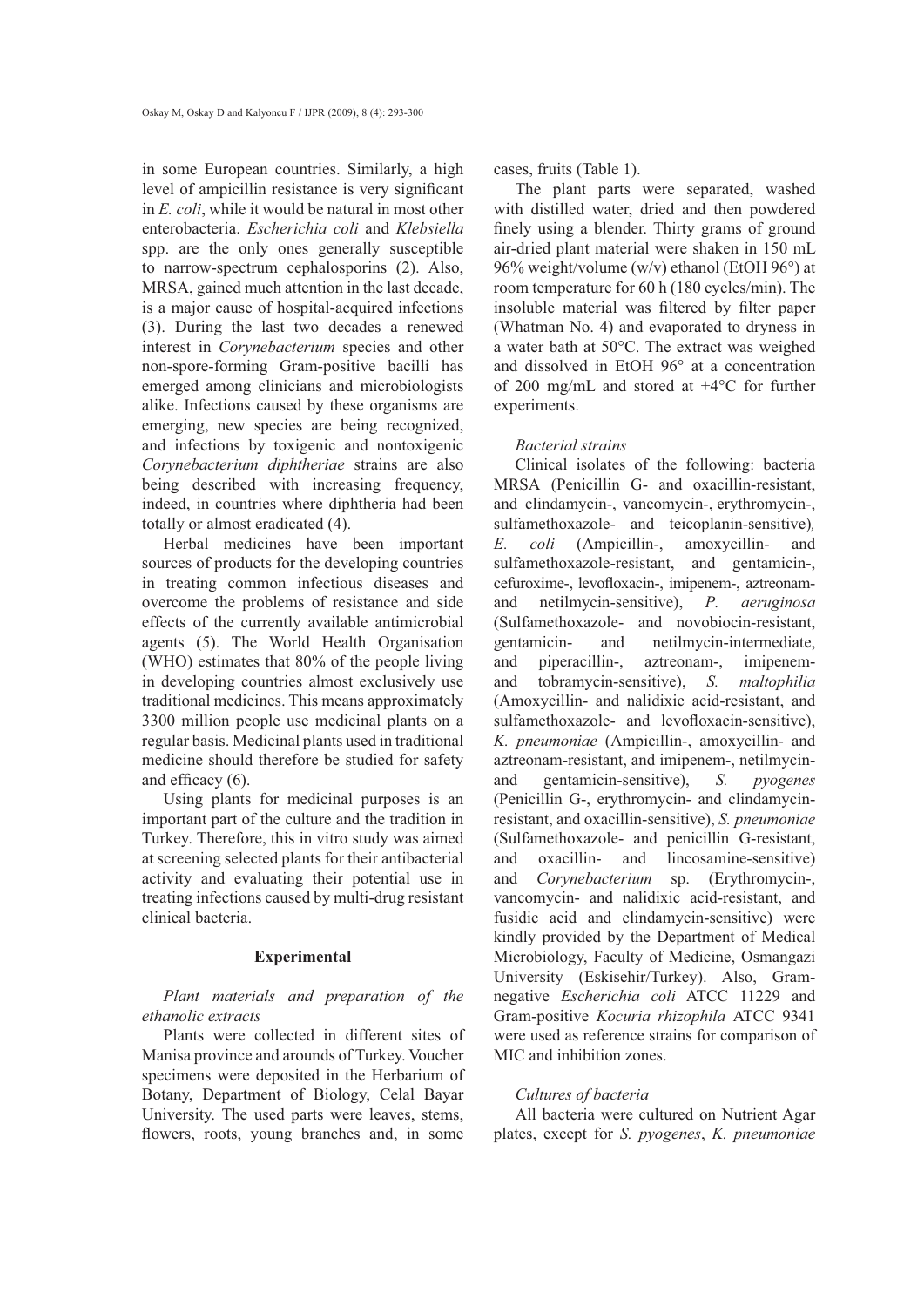**Table 1.** List of the studied plants.

| <b>Studied plants</b>                   | Family         | Plant part (s)<br>Rate |         | <b>Collection time</b> | Origin                |  |
|-----------------------------------------|----------------|------------------------|---------|------------------------|-----------------------|--|
| Nerium oleander L.                      | Apocynaceae    | $LFa$ , FL             | 2:1     | 24/06/2005             | Campus                |  |
| Pyracantha coccinea M. Roem.            | Rosaceae       | LF, RF                 | 2:1     | 24/06/2005             | Botanical Garden (BG) |  |
| Cornus sanguinea L.                     | Cornaceae      | LF, FL, S              | 2:1:1   | 25/06/2005             | Campus                |  |
| Artemisia arborescens L.                | Compositae     | LF, FL, S              | 2:1:1   | 25/06/2005             | <b>BG</b>             |  |
| Thuja orientalis L.                     | Cupressaceae   | LF, RF                 | 2:1     | 24/06/2005             | <b>BG</b>             |  |
| Carpobrotus acinaciformis (L.) L. Bolus | Aizoaceae      | LF, S                  | 2:1     | 27/06/2005             | <b>BG</b>             |  |
| Punica granatum L.                      | Punicaceae     | LF, FL                 | 2:1     | 28/06/2005             | <b>BG</b>             |  |
| Convza canadensis (L.) Cronquist.       | Compositae     | LF                     |         | 07/07/2005             | <b>BG</b>             |  |
| Mirabilis jalapa L.                     | Nyctaginaceae  | LF, FL, S              | 2:1:1   | 26/06/2005             | <b>BG</b>             |  |
| Euphorbia peplus L.                     | Euphorbiaceae  | LF, FL, S, RT          | 2:1:1:1 | 08/07/2005             | Campus, Yagcýlar      |  |
| Citrus reticulata L.                    | Rutaceae       | LF, RF                 | 2:1     | 06/07/2005             | <b>BG</b>             |  |
| Vitis vinifera L.                       | Vitaceae       | LF, RF, S, YB          | 2:1:1:1 | 24/06/2005             | <b>BG</b>             |  |
| Liquidambar orientalis Mill.            | Hamamelidaceae | LF                     |         | 24/06/2005             | <b>BG</b>             |  |
| Inula viscosa (L.) Aiton.               | Compositae     | LF                     |         | 10/07/2005             | Muradiye              |  |
| Rosmarinus officinalis L.               | Lamiaceae      | LF                     |         | 27/06/2005             | Campus                |  |
| Hypericum perforatum L.                 | Guttiferae     | LF, FL, S              | 2:1:1   | 27/06/2005             | Campus, Yagcýlar      |  |
| Lonicera japonica Thunb.                | Caprifoliaceae | LF                     |         | 27/06/2005             | BG                    |  |
| Ecballium elaterium A. Richard          | Cucurbitaceae  | LF, FR                 | 1:1     | 30/06/2005             | Yagcýlar              |  |
| Eucalyptus camaldulensis Dehnh.         | Myrtaceae      | LF                     |         | 05/07/2005             | Campus                |  |

<sup>a</sup>LF: leaves, FL: flowers, FR: fruits, RF: raw fruits, RT: roots, S: stems, YB: young branches, NI: not informed

and *S. pneumoniae* which were cultured on Blood Agar plates, and were incubated for 24 h at 37°C. Few colonies from these cultures were inoculated into Mueller-Hinton Broth and incubated at 37°C for 24 h before use. Nutrient Agar (Merck) and Blood Agar were used to maintain the clinical isolates of the bacteria.

## *Agar well diffusion assay*

The assay was conducted as described by Perez et al.  $(7)$  with slight modification according to the present experimental conditions. Bacterial strains grown on nutrient agar at 37°C for 18 h were suspended in a saline solution (0.85% NaCl) and adjusted to a turbidity of 0.5 MacFarland standards [10<sup>6</sup>Colony Forming Units (CFU)/mL]. Briefly, 50 µl inoculum was used to inoculate 90-mm diameter petri plates containing 25 mL Mueller-Hinton Agar (MHA), with a sterile non-toxic cotton swab on a wooden applicator. Wells with 6-mm diameter were punched in the agar and filled with  $100 \mu l$  extract solution (4 mg/mL). The dissolution of the organic extracts (ethanolic) was facilitated with the addition of 5% (v/v) dimethyl sulfoxide (DMSO) which not affected the growth of microorganisms (as shown by our control experiments). The dishes were preincubated at 4°C for 2 h to allow uniform diffusion into the agar. After preincubation, the plates were incubated at 37°C for 24 h. The antibacterial activity was evaluated by measuring the inhibition zone diameter observed. In addition, ampicillin  $(10 \mu g)$  and gentamicin  $(10 \mu g)$ ug) were used as positive control to determine the sensitivity of the strains by the disc diffusion method (8). The experiments were performed in triplicate.

## *Determination of minimal inhibitory concentration*

The Minimum Inhibitory Concentration (MIC) was determined for the seven highly active plants which showed antibacterial activity against MRSA, *E. coli*, *P. aeruginosa*, *S. pneumoniae* and the reference bacteria. Broth technique with slight modification was used to determine MIC of extracts against selected test bacteria as described by the Clinical and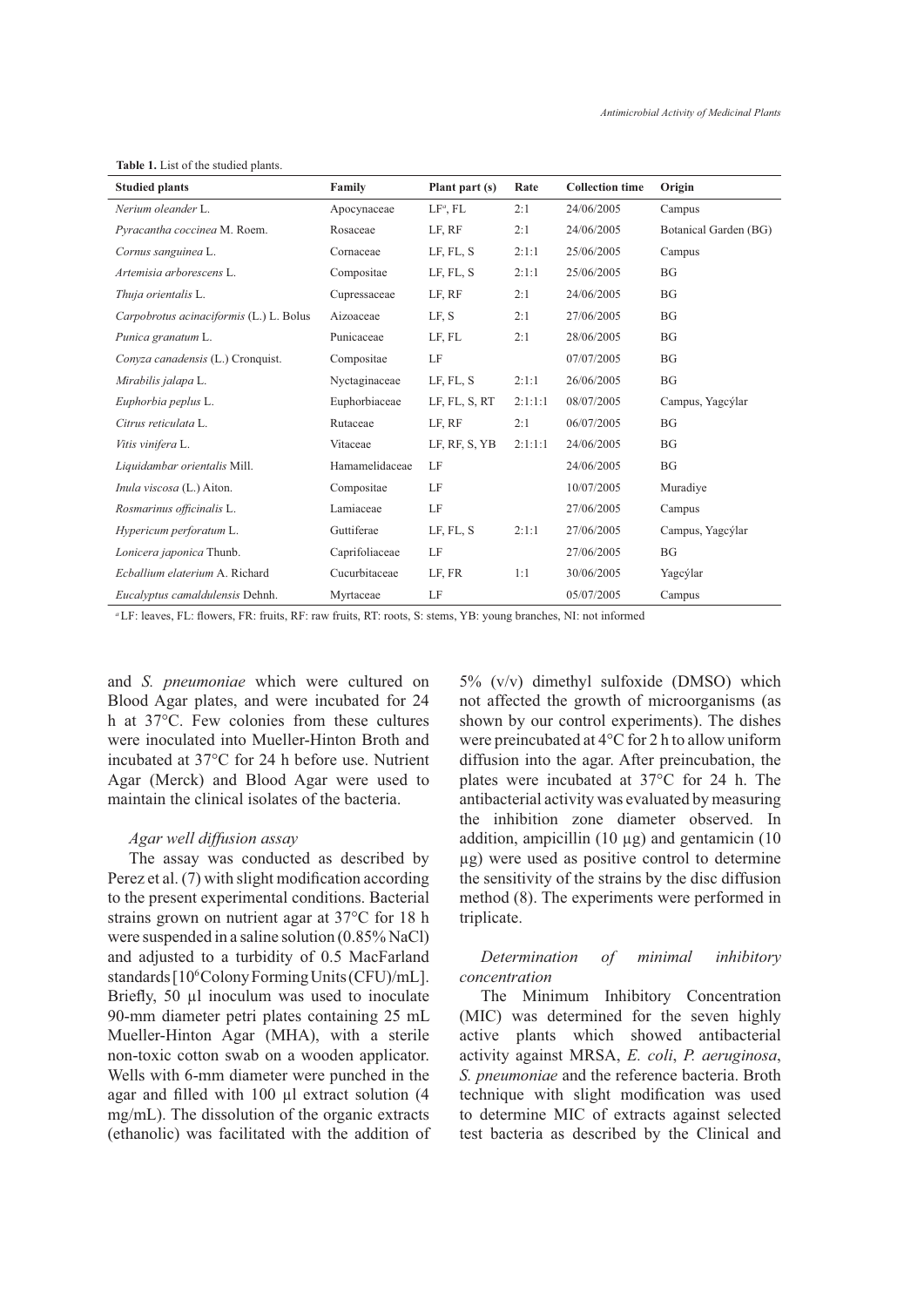Laboratory Standards Institute (CLSI) (9). In brief, the cultures were diluted in Mueller-Hinton broth at a density adjusted to 0.5 McFarland turbidity and 0.5 mL of a bacterial suspension containing  $1.5 \times 10^6$  CFU/mL was added to 4.5 mL of susceptibility test broth containing diluted extract solution which was already prepared by serial two-fold dilution from the extract stock solution starting from 30 to 0.8 mg/mL, in glass test tubes. Positive controls were made of broth and innoculum only. The first row of tube served as the negative control (broth plus innoculum plus solvent used to dilute the extracts). The contents of each tube were mixed on a shaker at 250 rpm for 1 min and then incubated at 37°C for 24 h before being read. MICs of ampicillin and gentamicin were used as standards determined in parallel experiments in order to comparison. The MIC was considered the lowest concentration of the sample that prevented visible growth. All samples were examined in two separate experiments.

#### *Statistical treatment of the results*

The mean values were analysed with the MINITAB Release 13.20 program statistically by the general one-way (unstacked) analysis of variance (ANOVA) to find out the most effective plants and the most sensitive test organisms.

## **Results and Discussion**

Antibacterial activity of nineteen plants belonging to seventeen botanical families was evaluated in vitro against eight drug-resistant clinical isolates and against two reference bacteria which are known to cause pneumonia, mucosal, respiratory, skin, soft tissue and urinary tract infections in humans.

The antibacterial activity of the extracts and their potency was assessed by the presence or absence of inhibition zone as given in Table 2. Results showed that the most susceptible organisms were MRSA (clinical isolate) which was sensitive to 17 extracts, *P. aeruginosa* and *Corynebacterium* sp. being sensitive to 15 plant extracts, *S. pneumoniae* being sensitive to 14 plant extracts, and *S. pyogenes* being sensitive to 13 plant extracts. The most resistant species were *E. coli* being resistant to 11 plants, *S.*

*maltophilia* being resistant to 9 plants, and *E. coli* ATCC 11229 which was resistant to 7 plants. Maximum inhibitions were observed with the extract of *Cornus sanguinea* against *S*. *aureus*  $(26 \text{ mm})$  and that of *R. officinalis* against *S. pyogenes* (26 mm). The inhibition zone against *E. coli* were produced by the extract of 8 plants, i.e. *L. orientalis*, *R. officinalis P. granatum*, *Conyza canadensis*, *E. peplus*, *Citrus reticulata*, *V. vinifera* and *E. elaterium*, in which the first and second ones with a inhibition zone of 16 mm apperead to be highly active. However, negative control (DMSO,  $100 \mu l$ ) could not inhibit test bacteria (Table 2).

Similar report by Erdogrul on antibacterial activities of *R. officinalis* leaves showed various inhibitory effects against Gram-positive and Gram-negative bacteria (7–16 mm inhibition zone), except the acetone extract against *Yersinia enterocolitica* (10). In another study, ethanol extract of *P. granatum* against *P. aeruginosa*, *Bacillus cereus* and *S. pyogenes* developed imhibition zones of 12, 24 and 26 mm, respectively, while *Nerium oleander* was found to be less active against 14 pathogenic bacterial species  $(11)$ . Our results confirm these studies.

Sensitivity of test strains, in decreasing order, was as follows: *S. aureus > P. aeruginosa > S. pyogenes > S. pneumoniae > Corynebacterium* sp.*> K. pneumoniae > K. rhizophila* ATCC 9341*> E. coli* ATCC 11229 *> S. maltophilia > E. coli* (Figure 1). Gram-negative bacteria were less sensitive than Gram-positive bacteria, which may be due to their differences in the cell wall composition (3). It was interesting to note that antibiotic-resistant bacteria showed more sensitivity to the investigated plant extracts. This has clearly indicated that antibiotic resistance does not interfere with the antibacterial action of plant extracts and these extracts might have different modes of action on test organisms.

Most of the studied plants are potentially rich sources of antimicrobial agents. However, the plants differ significantly in their activity against test bacteria. The most active plants were *V. vinifera, L. orientalis, R. officinalis, E. elaterium*, *P. granatum, C. sanguinea*, *I. viscosa, E. peplus* and *Eucalyptus camaldulensis* showed broad-spectrum antibacterial activity against resistant bacteria. On the other hand, the least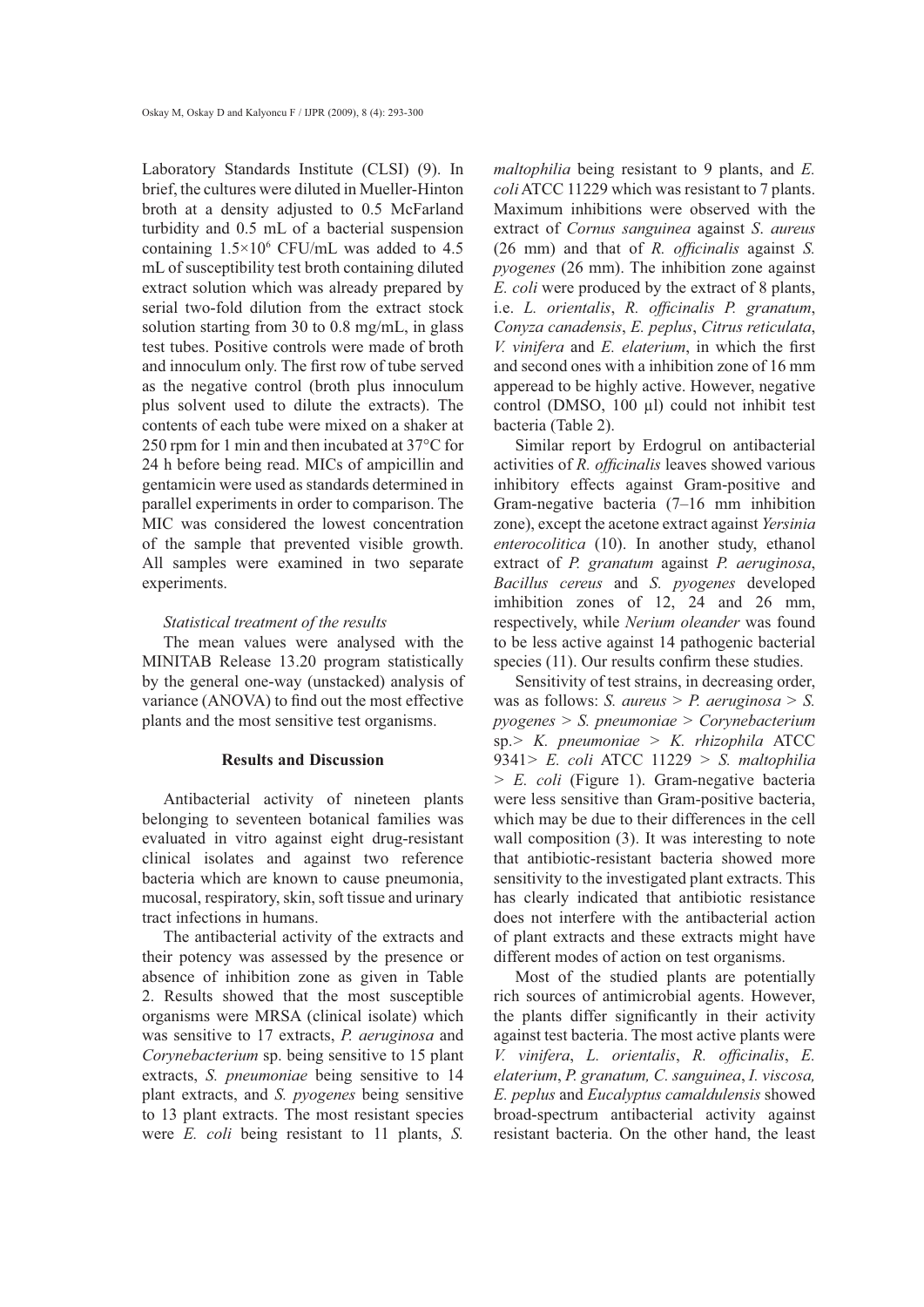| <b>Plants</b>                           | Test bacteria <sup>a</sup> |    |    |    |         |    |    |    |     |             |
|-----------------------------------------|----------------------------|----|----|----|---------|----|----|----|-----|-------------|
|                                         |                            |    | Sm | Pa | $S_{V}$ | Sp | Cv | Sa | RB  |             |
|                                         | Ec                         | Kp |    |    |         |    |    |    | EsC | <b>SARL</b> |
| Nerium oleander L.                      | 6 <sup>b</sup>             | 8  | 6  | 10 | 6       | 6  | 14 | 18 | 6   | 12          |
| Pyracantha coccinea M. Roem.            | 6                          | 6  | 6  | 6  | 6       | 8  | 6  | 6  | 8   | 6           |
| Cornus sanguinea L.                     | 6                          | 12 | 14 | 16 | 18      | 14 | 12 | 26 | 6   | 20          |
| Artemisia arborescens L.                | 6                          | 12 | 6  | 6  | 18      | 20 | 12 | 15 | 6   | 14          |
| Thuja orientalis L.                     | 6                          | 8  | 20 | 10 | 20      | 10 | 8  | 22 | 6   | 12          |
| Carpobrotus acinaciformis (L.) L. Bolus | 6                          | 8  | 6  | 6  | 6       | 12 | 6  | 8  | 8   | 6           |
| Punica granatum L.                      | 10                         | 15 | 12 | 16 | 20      | 12 | 16 | 20 | 6   | 14          |
| Conyza canadensis (L.) Cronquist.       | 8                          | 8  | 6  | 12 | 10      | 6  | 6  | 10 | 16  | 6           |
| Mirabilis jalapa L.                     | 6                          | 10 | 6  | 8  | 6       | 6  | 14 | 18 | 6   | 6           |
| Euphorbia peplus L.                     | 14                         | 14 | 16 | 18 | 8       | 16 | 14 | 14 | 6   | 10          |
| Citrus reticulata L.                    | 10                         | 10 | 6  | 8  | 6       | 6  | 8  | 10 | 10  | 6           |
| Vitis vinifera L.                       | 10                         | 20 | 18 | 24 | 18      | 18 | 24 | 20 | 16  | 20          |
| Liquidambar orientalis Mill.            | 16                         | 20 | 22 | 20 | 20      | 24 | 16 | 16 | 14  | 18          |
| Inula viscosa (L.) Aiton.               | 6                          | 8  | 8  | 22 | 22      | 16 | 10 | 14 | 10  | 16          |
| Rosmarinus officinalis L.               | 16                         | 16 | 10 | 18 | 26      | 18 | 16 | 24 | 20  | 18          |
| Hypericum perforatum L.                 | 6                          | 10 | 6  | 6  | 10      | 6  | 16 | 20 | 10  | 16          |
| Lonicera japonica Thunb.                | 6                          | 6  | 6  | 8  | 6       | 10 | 6  | 6  | 10  | 6           |
| Echallium elaterium A. Richard          | 14                         | 8  | 10 | 20 | 16      | 12 | 14 | 14 | 24  | 18          |
| Eucalyptus camaldulensis Dehnh.         | 6                          | 14 | 8  | 18 | 16      | 14 | 8  | 18 | 16  | 12          |
| Ampicillin (10 μg/disk)                 | 8                          | 6  | 10 | 12 | 12      | 6  | 14 | 14 | 10  | 22          |
| Gentamicin (10 $\mu$ g/disk)            | 26                         | 30 | 24 | 20 | 24      | 26 | 32 | 28 | 28  | 32          |
| Negative control (DMSO, $100 \mu l$ )   | 6                          | 6  | 6  | 6  | 6       | 6  | 6  | 6  | 6   | 6           |

**Table 2.** Antibacterial activity of the ethanolic extracts of plants against multi-drug resistant bacteria and the reference bacteria.

*<sup>a</sup>*Bacterial strains; *Ec*: *Escherichia coli*, *Kp*: *Klebsiella pneumoniae*, *Sm*: *Stenotrophomonas maltophilia*, *Pa*: *Pseudomonas aeruginosa*, *Sy*: *Streptococcus pyogenes*, *Sp*: *Streptococcus pneumoniae*, *Cy*: *Corynebacterium* sp., *Sa*: methicillin resistant *Staphylococcus aureus,*  RB: Reference Bacteria, *EsC*: *Escherichia coli* ATCC 11229, *SARL*: *Sarcina lutea* ATCC 9341NA.

*b* Inhibition zone diameter in mm, including well diameter (6 mm), test medium: MHA, dose: 4 mg/ml, mean values n=3, DMSO: Dimethyl sulfoxide.

active plants were *Pyracantha coccinea*, *Lonicera japonica*, *Carpobrotus acinaciformis*, *Mirabilis jalapa*, *Citrus reticulate*, *N. oleander* and *C. canadensis*. However, *Hypericum perforatum*, *Thuja orientalis* and *Artemisia arborescens* were moderately active plants (Figure 2).

The antibiotic susceptibility pattern of the clinical bacterial strains was provided by Faculty of Medicine, Osmangazi University (Eskisehir/ Turkey), and only ampicillin and gentamicin were tested against test bacteria in our laboratory. With the exception of *K. rhizophila* which had an inhibition zone of 22 mm, other bacteria were resistant to ampicillin  $(10 \mu g/disk)$ , indicating their multi-drug resistance phenotype. We could not use these antibiotics as therapeutic agents to treat diseases caused by the reference bacteria. A comparision on the inhibition zones of the pathogenic bacteria showed that gentamicin was effective against all ten bacterial species tested.

Significant antibacterial effects, expressed as MIC of crude extracts, were observed against MRSA, *E. coli*, *P. aeruginosa* and *S. pneumoniae* (Table 3). The maximal inhibition zones and MIC values for bacterial strains, which were sensitive to the plant extracts were in the range of 14-26 mm and 13.4–10.2 mg/mL, respectively. Extracts of selected plants were among the most active with the MIC values ranging from 8.0-14.2 mg/ mL. Among the plants tested, ethanolic extract of *R. officinalis* and *V. vinifera* showed very strong activity against MRSA with the best MIC (8.6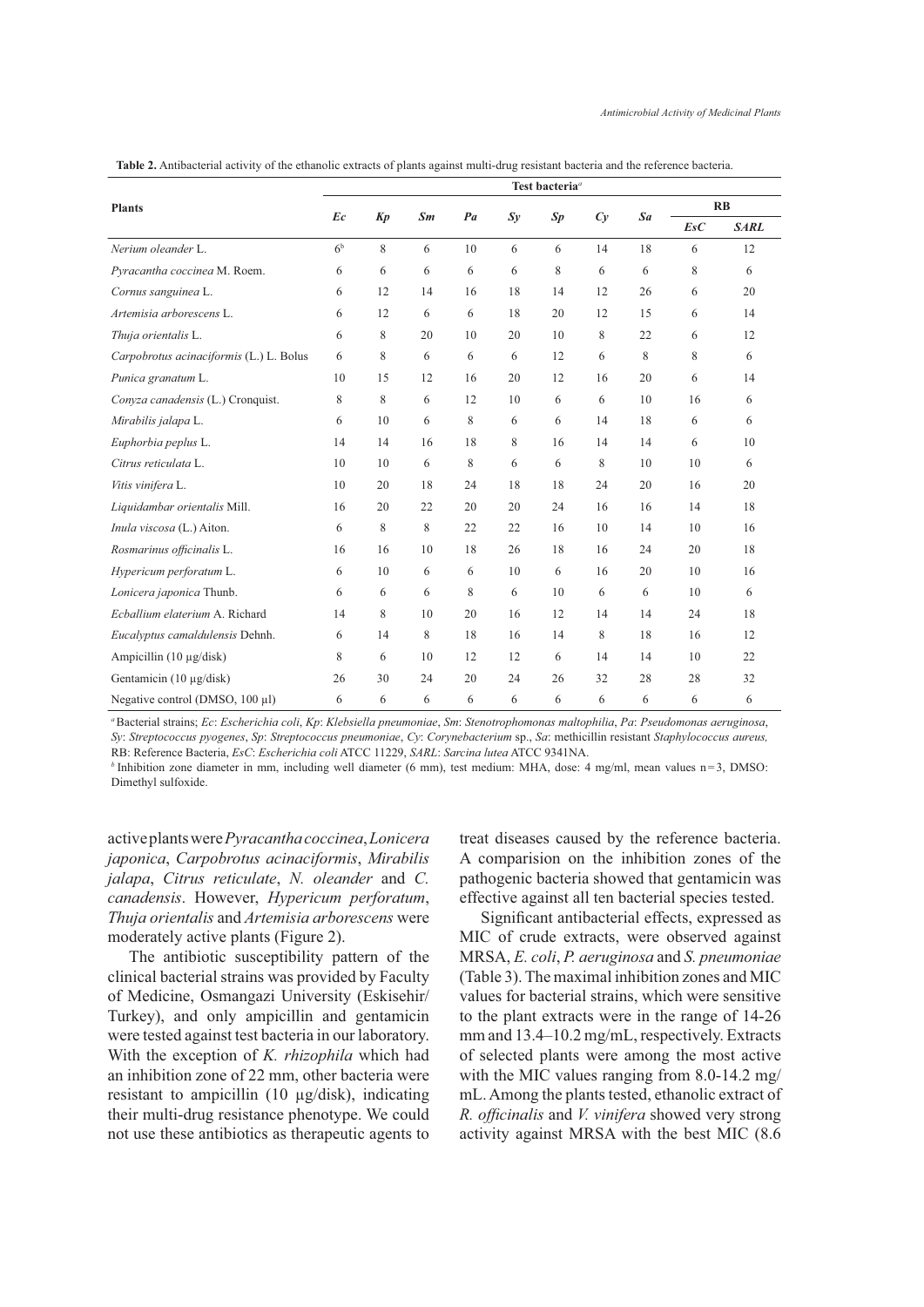

**Figure 1.** Mean values of inhibition (mm) of bacteria in relation to their susceptibility to the plant extracts. \* means are indicated by solid circles.

<sup>m</sup> See Table 2 for abbreviations of test bacteria.

and 9.4 mg/mL, respectively). The lowest MIC obtained with *V. vinifera* and *I. viscosa* extract, was 8.0 mg/mL for *P. aeruginosa*, whereas the highest MIC was 14.2 mg/mL for *V. vinifera*  and *L. orientalis* extracts against *E. coli* ATCC 11229. MIC values of *R. officinalis*, *L. orientalis* and *P. granatum* extracts for *E. coli* were 8.6, 10.2 and 11.8 mg/mL, respectively.

Plant extracts have been studied against bacteria for years in the last three decades. During this period, a lot of antimicrobial screening evaluations have been published based on the traditional use of Turkish plant (15, 16, 19). Yet, a comparative study of the MIC of plant extracts against drug-resistant bacterial isolates have not been previously reported. Also, little information is available about the activity of plants against drug-resistant hospital isolates. Many previous researchers (13, 14, 17) reported the antibacterial activity of medicinal plants but their findings were different from those of present study. This discrepancy could be due to differences in the plants physiological state, seasonal variation, environmental condition, studied part of the plants, extraction procedure, concentration of crude extracts and strains of test bacteria.

Several studies have shown that the occurrence of resistance is closely related to the medical use of a drug, even though the association may be variable. This association has also been demonstrated for antimicrobial agents used for growth promotion. Also, in the hospital environment, antimicrobial use plays an essential role in the emergence of resistant bacteria causing the spread of resistant clones (2). Staphylococci are an important cause of both nosocomial and community-acquired infections. In the last decade, staphylococcal infection has reemerged as a cause for concern because of its numerical increase, the spread of MRSA isolates in the community, and the emergence of isolates not susceptible to vancomycin (18).

With the increase in resistance of microorganisms to the currently used antibiotics and the high cost of production of synthetic compounds, pharmaceutical companies are now looking for alternatives. Medicinal plants could be those alternatives because most of them are safe with little side effects if any, cost less, and affect a wide range of antibiotic resistant microorganisms (11, 19).

The demand for new effective antimicrobials is urgent and of great importance in the clinical health. Allied with this demand is the need for assays to detect new and previously undiscovered antimicrobials from plant sources. From this study, the plant extracts were found to have antibacterial activity against drug-resistant clinical bacteria. However, to explain the mode of action, the active phytocompounds of these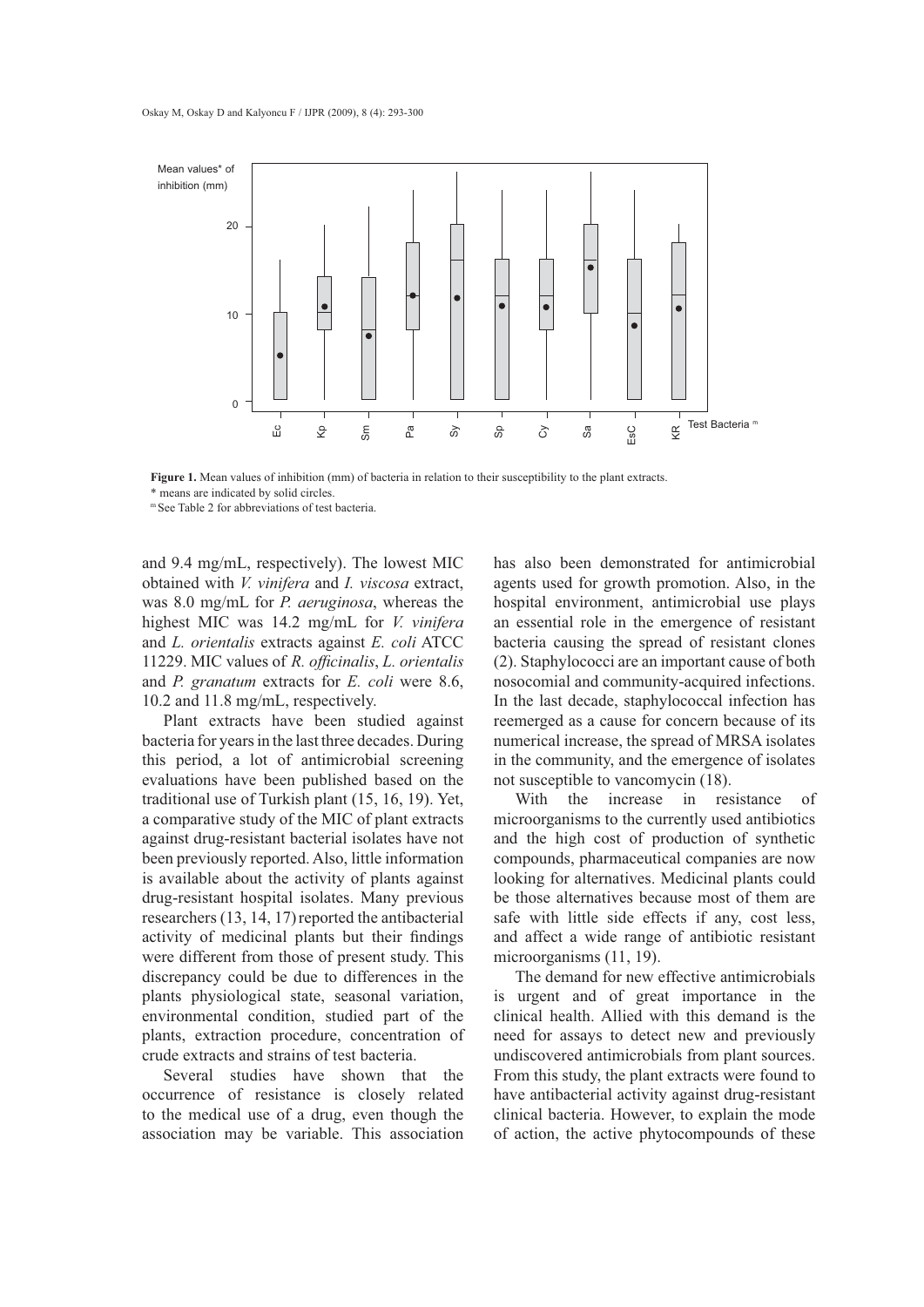

**Figure 2.** Mean values of antibacterial activity of plants against all tested clinical bacteria \* means are indicated by solid circles

pPlants; No: *N. oleander*, Pc: *P. coccinea*, Cs: *C. sanguinea*, Aa: *A. arborescens*, To: *T. orientalis*, Ca: *C. acinaciformis*, Pg: *P. granatum*, Cc, C. canadensis; Mj: *M. jalapa*, Ep: *E. peplus*, Cr: C. reticulate, Vv: *V. vinifera*, Lo: *L. orientalis*, Iv: *I. viscose*, Ro: *R. officinalis*, Hp: *H. perforatum*, Lj: *L. jJaponica*, Ee: *E. elaterium*, Ec: *E. camaldulensis*

plants used against multidrug-resistant bacteria and their toxicity have to be determined by additional studies.

In conclusion, all of the plant extracts tested in this study had potential antibacterial activities against the reference strains. Our results support the use of these plants in traditional medicine and suggest that some of the plant extracts possess compounds with good antibacterial properties that can be used as antimicrobial agents in the search for new drugs.

## **Acknowledgements**

We wish to express our profound gratitude to Prof. Dr. Gül Durmaz and Dr. Askin

**Table 3.** MIC values of selected plant ethanol extracts.

|                              | $MIC$ (mg/ml) |           |      |      |           |             |  |  |
|------------------------------|---------------|-----------|------|------|-----------|-------------|--|--|
| <b>Plants</b>                | Sa            | Ec        | Pa   | Sp   | RB        |             |  |  |
|                              |               |           |      |      | EsC       | <b>SARL</b> |  |  |
| Cornus sanguinea L.          | 10.2          | $NA^a$    | 14.2 | 13.4 | <b>NA</b> | 9.4         |  |  |
| Punica granatum L.           | 11.8          | ND        | 9.4  | ND   | NA.       | ND          |  |  |
| Vitis vinifera L.            | 9.4           | ND        | 8.0  | 11.8 | 14.2      | 10.2        |  |  |
| Euphorbia peplus L.          | ND            | 13.4      | 10.2 | ND   | <b>NA</b> | ND          |  |  |
| Liquidambar orientalis Mill. | 10.2          | 13.4      | 9.4  | 9.4  | 14.2      | 12.6        |  |  |
| Rosmarinus officinalis L.    | 8.6           | 12.6      | ND   | ND   | 13.4      | 13.4        |  |  |
| Inula viscosa (L.) Aiton     | ND            | <b>NA</b> | 8.0  | ND   | ND        | ND          |  |  |
| Ampicillin $(\mu g/ml)$      | 16            | ND        | ND   | 32   | ND        | 8.0         |  |  |
| Gentamicin (µg/ml)           | 4.0           | 6.0       | ND   | ND   | 4.0       | 2.0         |  |  |

*Sa*, methicillin resistant *Staphylococcus aureus*; *Ec*, *Escherichia coli*; *Pa*, *Pseudomonas aeruginosa*; *Sp*, *Streptococcus pneumoniae*; RB: Reference Bacteria, *EsC*: *Escherichia coli* ATCC 11229, *SARL*: *Sarcina lutea* ATCC 9341NA. MIC, minimum inhibitory concentration. *<sup>a</sup>* ND, not determined; NA, not applicable.